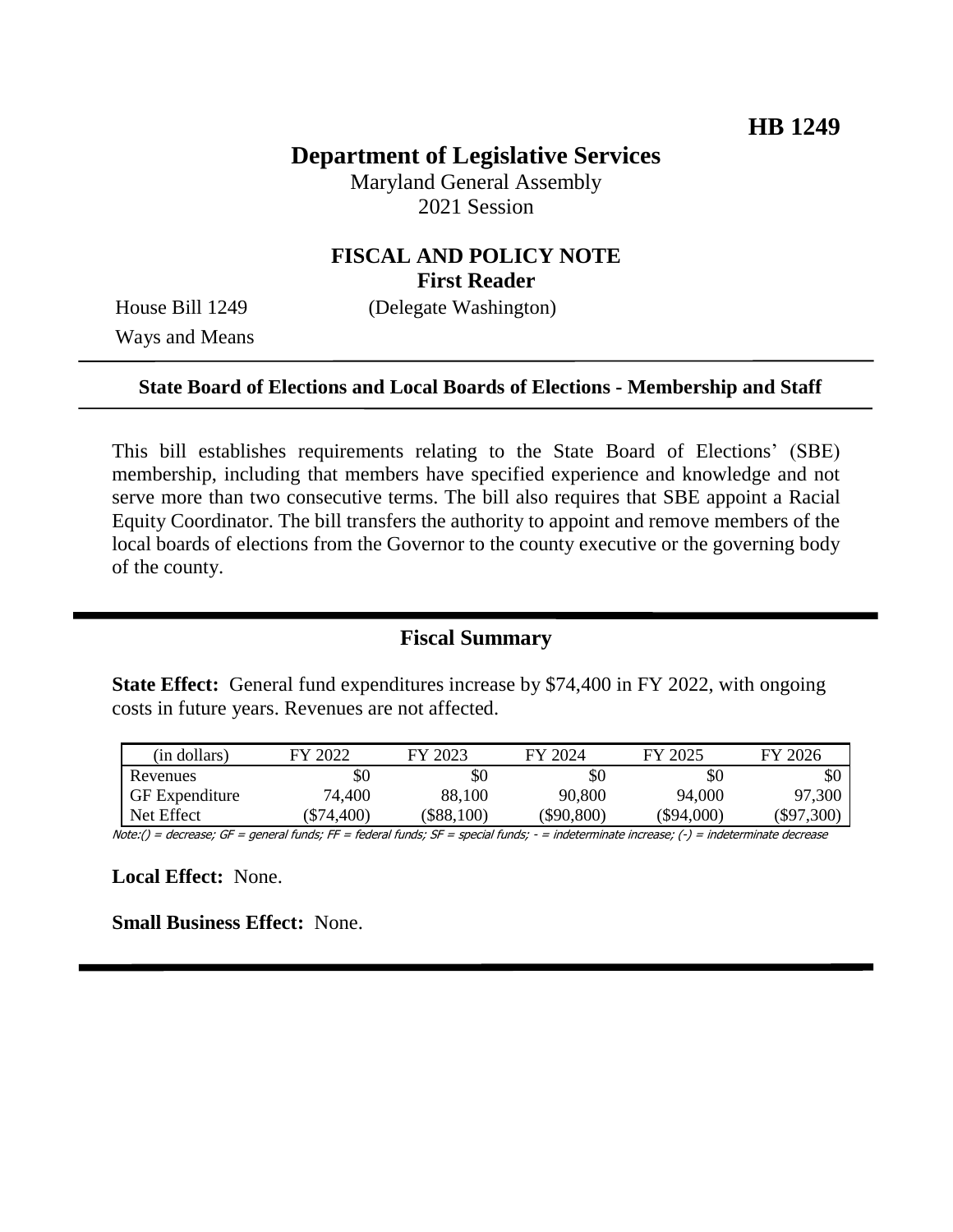# **Analysis**

#### **Bill Summary:**

### *State Board of Elections Membership*

The bill requires that each member of SBE have (1) at least five years of experience administering elections and (2) an extensive knowledge of the State's election laws. The bill limits members to serving not more than two (in place of not more than three) consecutive terms. The bill also requires the Maryland Association of Election Officials to submit to the Governor the name of at least one eligible individual whom the Governor may appoint as a member of the State board.

### *Racial Equity Coordinator*

The bill requires that a Racial Equity Coordinator be appointed by SBE and receive a salary as provided in the State budget. The Racial Equity Coordinator must (1) ensure that all registered voters in each district across the State receive the same treatment and access to resources; (2) investigate racial disparities in ballot access and voter turnout across the State; and (3) make recommendations to SBE on ways to improve racial equity in the administration of elections in the State. By December 1 of each year, beginning in 2021, the Racial Equity Coordinator must submit a report to the General Assembly on the coordinator's activities, findings, and any recommendations made to SBE for the immediately preceding year. Each report must be published on SBE's website.

### *Appointment and Removal of Local Board of Elections Members*

The bill transfers the authority to appoint and remove members of the local boards of elections from the Governor to the county executive or the governing body of the county.

### **Current Law:**

### *State Board of Elections*

SBE consists of five members. Members serve staggered, four-year terms and may not serve more than three consecutive terms. Each member must (1) be appointed by the Governor, with the advice and consent of the Senate of Maryland; (2) be a registered voter in the State for the five years immediately preceding the appointment; (3) be eligible for reappointment, subject to the limit of three consecutive terms; (4) conform to restrictions on specified political activity; and (5) be subject to removal by the Governor for incompetence, misconduct, or other good cause.

HB 1249/ Page 2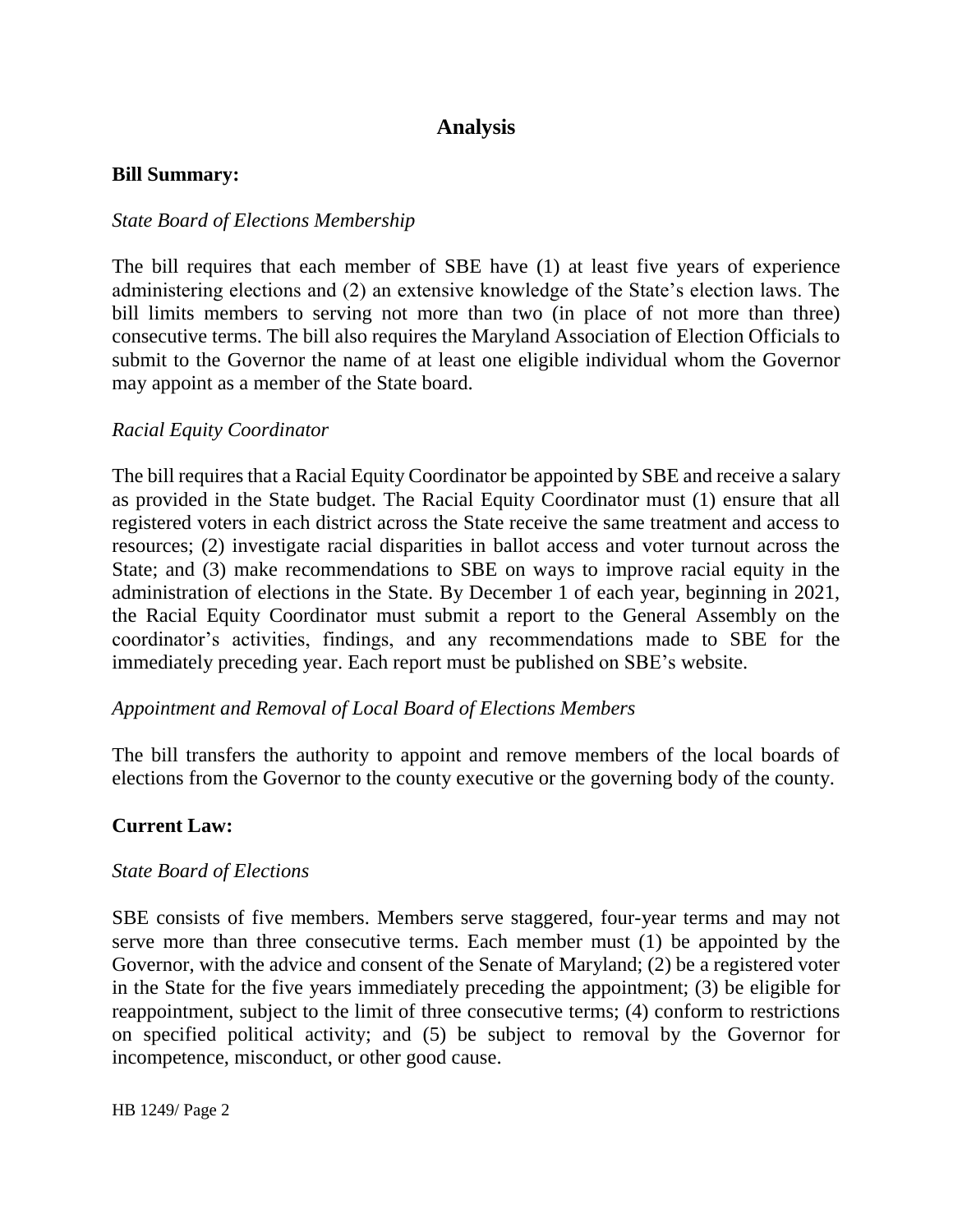Each member must be a member of one of the principal political parties, and a person may not be appointed if the appointment will result in the board having more than three or fewer than two members of the same principal political party. The Governor must appoint as a member an individual whose name is submitted to the Governor by the State central committee of the principal political party entitled to the appointment.

# *Local Boards of Elections*

Except in Montgomery and Prince George's counties, each local board of elections consists of five regular members. Three members must be of the majority party, and two members must be of the principal minority party. The board of elections in Montgomery County consists of five regular members and two substitute members. Three regular members and one substitute member must be of the majority party, and two regular members and one substitute member must be of the principal minority party. The board of elections in Prince George's County consists of five regular members and three substitute members. Four regular members and two substitute members must be of the majority party, and one regular member and one substitute member must be of the principal minority party.

The Governor generally appoints board members from a list of eligible individuals submitted by the county central committee of the applicable party and may remove a member for incompetence, misconduct, or other good cause. Appointments are subject to confirmation by the Senate, except in Caroline, Dorchester, and Kent counties if there is no resident Senator of the particular county, in which case confirmation is by the House of Delegates.

**State Fiscal Effect:** General fund expenditures increase by \$74,402 in fiscal 2022, which accounts for the bill's October 1, 2021 effective date. This estimate reflects the cost of hiring (appointing) the Racial Equity Coordinator pursuant to the bill. It includes a salary, fringe benefits, one-time start-up costs, and ongoing operating expenses.

| <b>Total FY 2022 State Expenditures</b> | \$74,402 |
|-----------------------------------------|----------|
| <b>Operating Expenses</b>               | 5,581    |
| Salaries and Fringe Benefits            | \$68,821 |
| Position                                |          |

Future year expenditures reflect a full salary with annual increases and employee turnover and ongoing operating expenses.